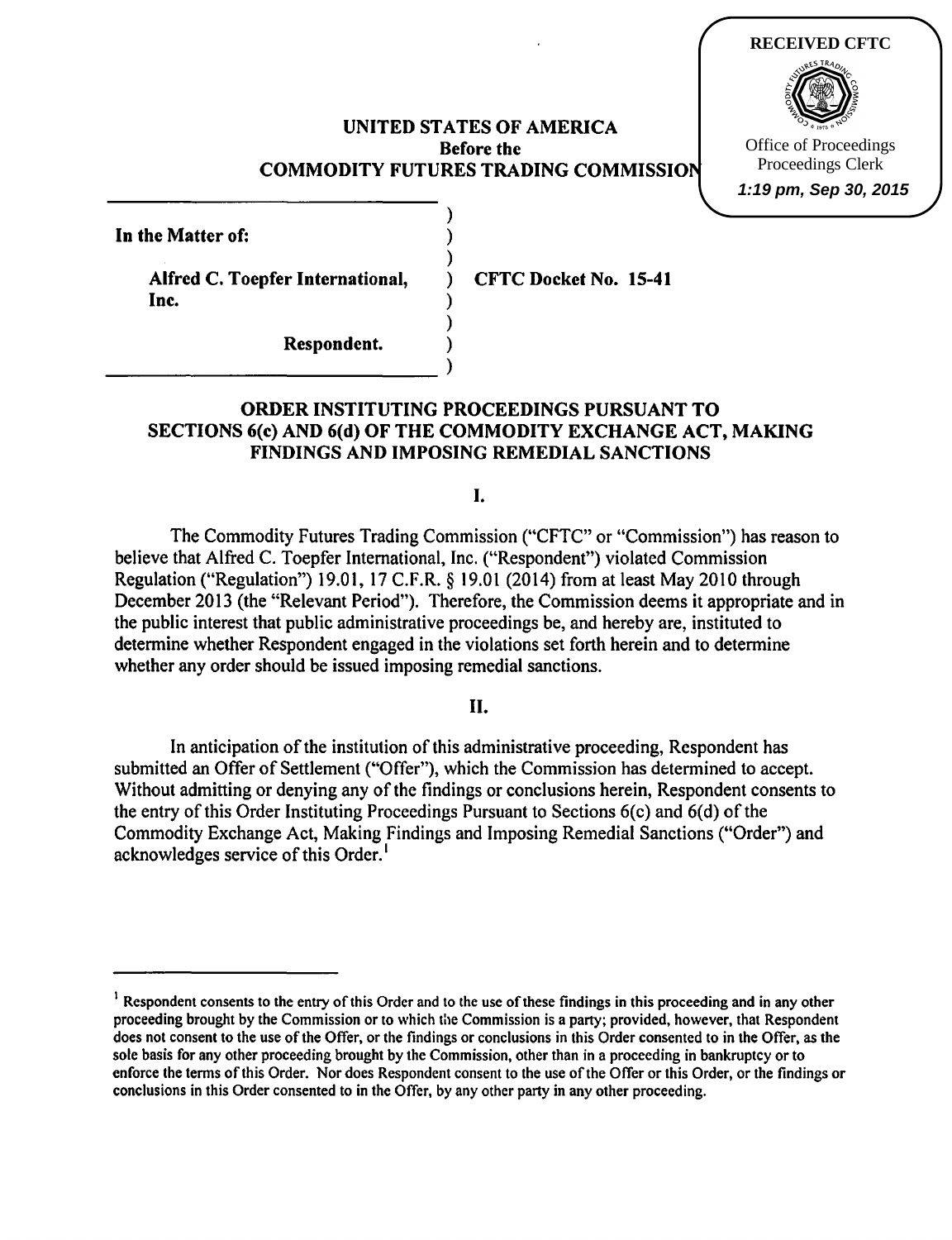The Commission finds the following:

### A. Summary

Under Regulations 19.00(a)(1) and 19.01, 17 C.F.R. §§19.00(a)(1) and 19.01 (2014), all persons holding or controlling reportable futures and options positions in certain agricultural commodities – including wheat, corn, oats, soybeans, soybean oil, and soybean meal – pursuant to Regulation 15.00(p)(2), 17 C.F.R. §15.00(p)(2) (2014) and any part of which constitute *bona fide* hedging positions as defined in Regulation 1.3(z), 17 C.F.R. §1.3(z) (2011), are required to file CFTC Form 204 reports showing the composition of the fixed price cash position of each such commodity hedged. During the Relevant Period, Respondent filed forty-four (44) Form 204 reports with the Commission that did not comply with this requirement.

\*\*\*

In accepting Respondent's Offer, the Commission recognizes Respondent's significant cooperation during the CFTC's Division of Enforcement's ("Division") investigation of this matter. The Commission also recognizes that Respondent has already instituted remedial action to strengthen the internal controls and policies relating to the preparation of CFTC Form 204 reports.

## B. Respondent

Alfred C. Toepfer International, Inc. ("Toepfer") is a Delaware corporation with its headquarters in Minneapolis, Minnesota. During the Relevant Period, Toepfer was a global merchandiser of agricultural commodities, including com, wheat, soybeans, and soybean meal. Toepfer has never been registered with the Commission in any capacity.

# C. Facts

During the Relevant Period, Respondent was a dealer/merchant in agricultural commodities, including those commodities covered by CFTC Form 204, which Respondent hedged with futures contracts. During the Relevant Period, Respondent filed Form 204 reports that incorrectly stated its fixed price cash positions.

CFTC Form 204 reports are filed monthly, as of the close of business on the last Friday of the month, and are to show the composition of the reporting entity's fixed price cash position of each commodity hedged, including the quantity of open fixed price purchase and fixed price sale commitments in such cash commodities. As the instructions for the Form 204 report state, the filer is to "[r]eport in thousands of bushels the entire quantity of cash stocks owned and open fixed price cash purchases and cash sales of the commodity and its products and byproducts." A purpose of the Form 204 report is to check compliance with speculative position limits by ensuring that filers that classify their futures positions as hedging actually own or control offsetting cash positions.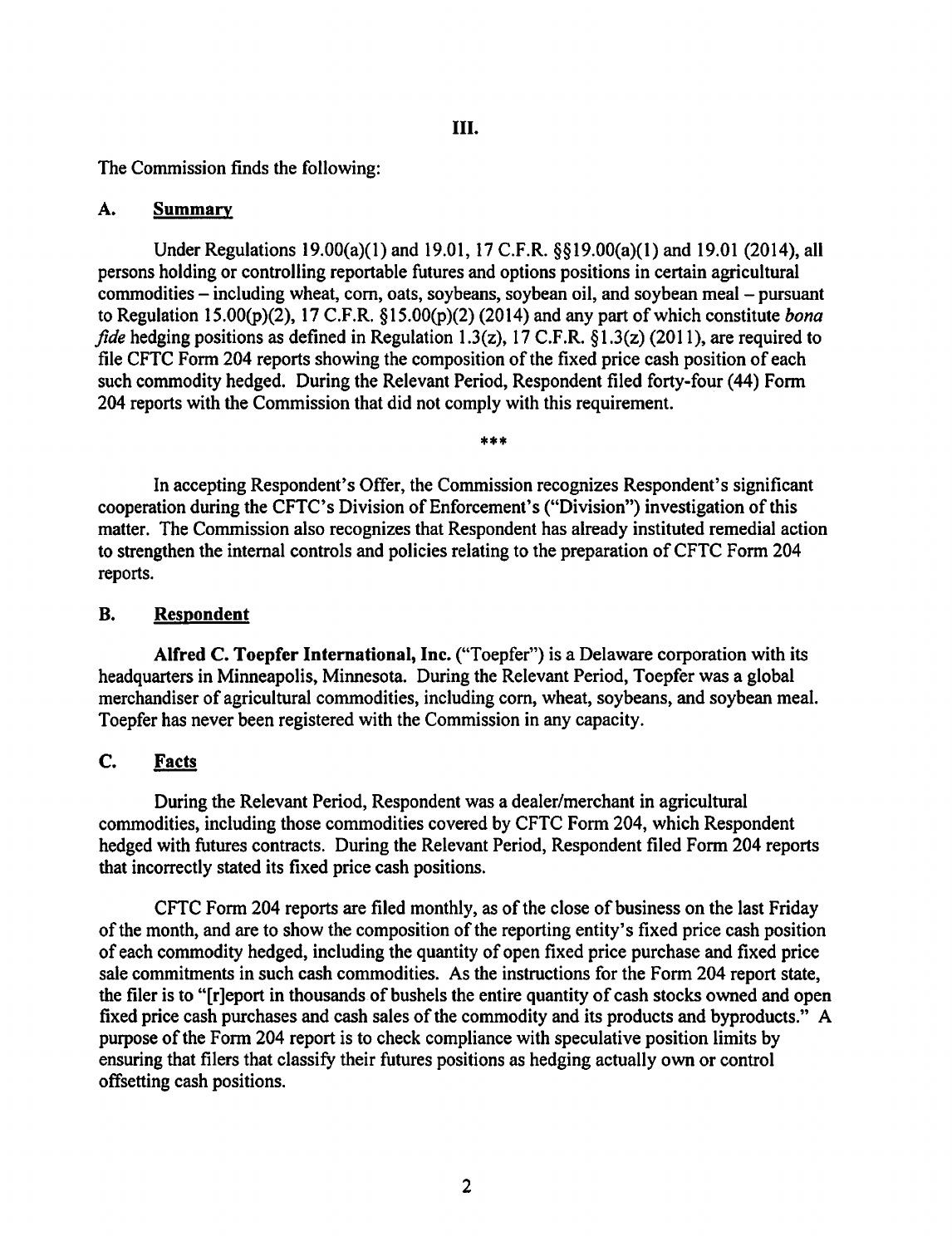During the Relevant Period, Respondent filed with the Commission forty-four (44) erroneous Form 204 reports which did not accurately state the quantities of Respondent's fixed price cash positions of each commodity hedged. Specifically, the positions Respondent included in its Form 204 reports included both basis priced and fixed priced cash positions. After the Relevant Period, Respondent submitted corrected Form 204 reports that included only its fixed price cash contracts.

#### IV.

## LEGAL DISCUSSION

#### A. Statutory Background

Regulation 150.3 exempts positions that qualify as *bonafide* hedging transactions (as defined in Regulation 1.3(z), 17 C.F.R.  $\S1.3(z)$  from the speculative position limits for various agricultural commodities set forth in Regulation 150.2. However, such *bona fide* hedging transactions are subject to the Commission's reporting requirements pursuant to Regulations 19.00(a)(1) and 19.01, 17 C.F.R. §§19.00(a)(1) and 19.01 (2014).

Regulation 19.00(a)(1) requires that persons holding or controlling futures and options positions in certain agricultural commodities that are reportable pursuant to Regulation 15.00(p)(2), 17 C.F.R. § 15.00(p)(2) and any part of which constitute *bonafide* hedging positions as defined in Regulation 1.3(z), 17 C.F.R. § 1.3(z), must file CFTC Form 204 reports showing the composition of the fixed price cash position of each such commodity hedged (the "Form 204 commodities," which include wheat, corn, oats, soybeans, soybean oil and soybean meal). Reportable positions under Regulation  $15.00(p)(2)$  are any combined futures and futuresequivalent option open contract position as defined in Part 150 of the Regulations in any one month or in all months combined, either net long or net short in any commodity on any one reporting market, which positions at the close of the market on the last business day of the week exceed the net quantity limit in spot, single or in all-months fixed in Regulation 150.2 for the Form 204 commodities.

## B. Respondent's Violations of Regulation 19.01, 17 C.F.R. §19.01 (2014)

During the Relevant Period, Respondent held reportable positions in the Form 204 commodities and was required by Regulation 19.00(a)(1) to file Form 204 reports. Regulation 19.01 requires Form 204 reports to show the quantities of the fixed price purchase and sale open cash positions of each of the Form 204 commodities hedged.

On 44 occasions during the Relevant Period, Respondent did not comply with Regulation 19.01, 17 C.F.R. §19.01, when it submitted Form 204 reports which did not accurately state the quantities of Respondent's fixed price open cash positions as required by Regulation 19.01.

Therefore, Respondent violated Regulation 19.01, 17 C.F.R. § 19.01(2014).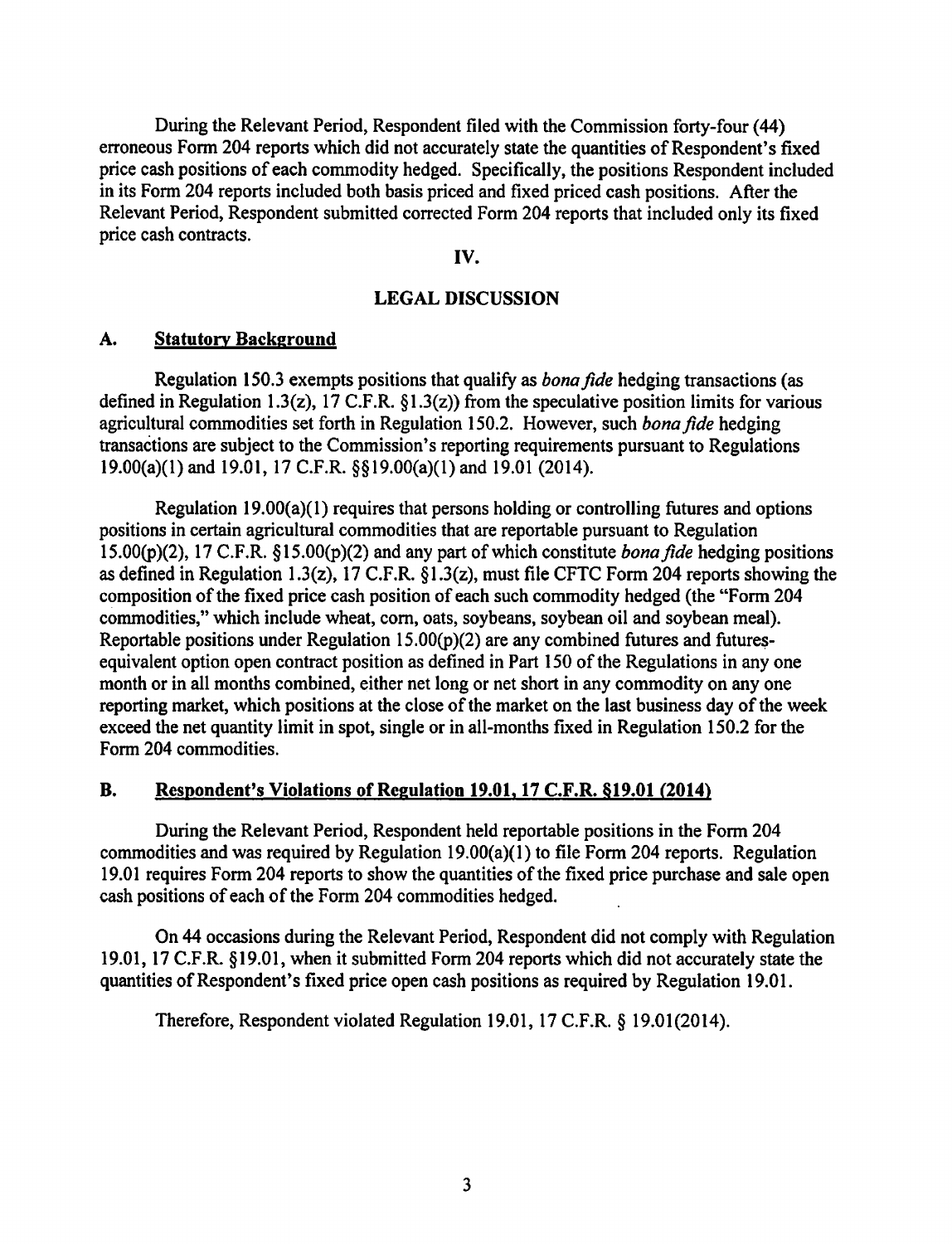#### FINDINGS OF VIOLATION

Based on the foregoing, the Commission finds that Respondent violated Regulation 19.01, 17 C.F.R. § 19.01(2014).

### VI.

#### OFFER OF SETTLEMENT

Respondent has submitted the Offer in which Respondent, without admitting or denying the findings and conclusions herein:

- A. Acknowledges receipt of service of this Order;
- B. Admits the jurisdiction of the Commission with respect to all matters set forth in this Order and for any action or proceeding brought or authorized by the Commission based on violation of or enforcement of this Order;
- C. Waives:
	- 1. the filing and service of a complaint and notice of hearing;
	- 2. a hearing;
	- 3. all post-hearing procedures;
	- 4. **i** judicial review by any court;
	- 5. any and all objections to the participation by any member of the Commission's staff in the Commission's consideration of the Offer;
	- 6. any and all claims that it may possess under the Equal Access to Justice Act, *5* U.S.C. § 504 (2012) and 28 U.S.C. § 2412 (2012), and/or the rules promulgated by the Commission in conformity therewith, Part 148 of the Regulations, 17 C.F.R. §§ 148.1-30 (2014), relating to, or arising from, this proceeding;
	- 7. any and all claims that it may possess under the Small Business Regulatory Enforcement Fairness Act of 1996, Pub. L. No. 104-121, §§ 201-253, 110 Stat. 847, 857-868 (1996), as amended by Pub. L. No. 110-28, § 8302, 121 Stat. 112, 204-205 (2007), relating to, or arising from, this proceeding; and
	- 8. any claims of Double Jeopardy based on the institution of this proceeding or the entry in this proceeding of any order imposing a civil monetary penalty or any other relief;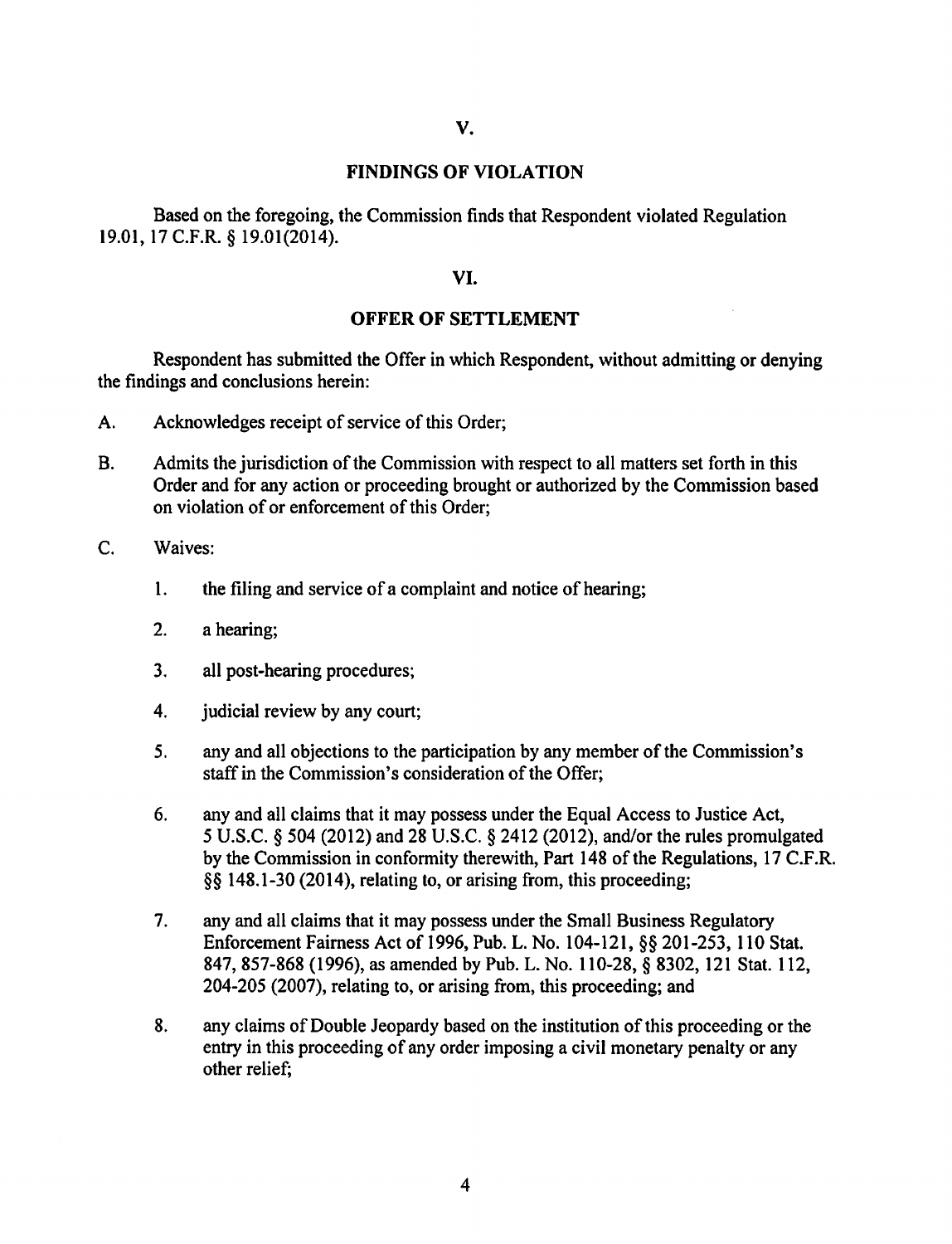- D. Stipulates that the record basis on which this Order is entered shall consist solely of the findings contained in this Order to which Respondent has consented in the Offer; and
- E. Consents, solely on the basis of the Offer, to the Commission's entry of this Order that:
	- 1. makes findings by the Commission that Respondent violated Regulation 19.01, 17 C.F.R. § I9.0I (20I4);
	- 2. orders Respondent to cease and desist from violating Regulation 19.01, 17 C.F.R. § 19.0I (2014);
	- 3. orders Respondent to pay a civil monetary penalty in the amount of \$400,000 within ten  $(10)$  days of the date of entry of this Order, plus post-judgment interest; and
	- 4. orders Respondent and its successors and assigns to comply with the conditions and undertakings consented to in the Offer and as set forth in Part VII of this Order.

Upon consideration, the Commission has determined to accept the Offer.

## VII.

### ORDER

#### Accordingly, IT IS HEREBY ORDERED THAT:

- A. Respondent shall cease and desist from violating Regulation 19.01, 17 C.F.R. § 19.01 (2014).
- B. Respondent shall pay a civil monetary penalty in the amount of four hundred thousand dollars (\$400,000) within ten  $(10)$  days of the date of entry of this Order (the "CMP Obligation"). If the CMP Obligation is not paid in full within ten  $(10)$  days of the date of entry of this Order, then post-judgment interest shall accrue on the CMP Obligation beginning on the date of entry of this Order and shall be determined by using the Treasury Bill rate prevailing on the date of entry of this Order pursuant to 28 U.S.C. § 1961 (2012). Respondent shall pay the CMP Obligation by electronic funds transfer, U.S. postal money order, certified check, bank cashier's check, or bank money order. If payment is to be made other than by electronic funds transfer, then the payment shall be made payable to the Commodity Futures Trading Commission and sent to the address below: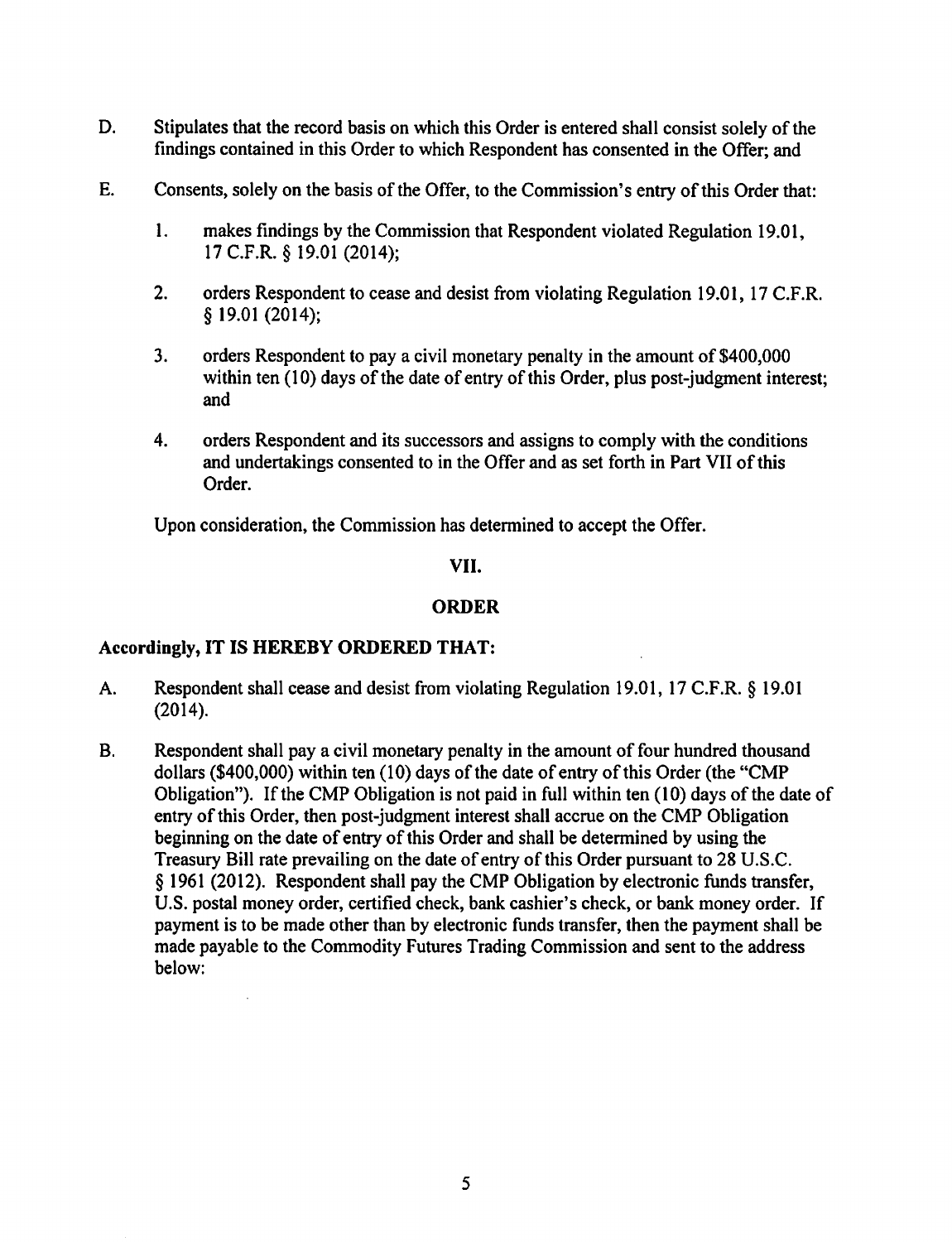Commodity Futures Trading Commission Division of Enforcement ATTN: Accounts Receivables--- AMZ 340 E-mail Box~ 9-AMC-AMZ-AR-CFTC DOT*IF*AA/MMAC 6500 S. MacArthur Blvd. Oklahoma City, OK 73169 Telephone: (405) 954-7262 nikkigibson@faa.gov

If payment is to be made by electronic funds transfer, Respondent shall contact Nikki Gibson or her successor at the above address to receive payment instructions and shall fully comply with those instructions. Respondent shall accompany payment of the CMP Obligation with a cover letter that identifies Respondent and the name and docket number ofthis proceeding. Respondent shall simultaneously transmit copies of the cover letter and the form of payment to the Chief Financial Officer, Commodity Futures Trading Commission, Three Lafayette Centre, 1155 21st Street, NW, Washington, D.C. 20581, and to Traci Rodriguez, Trial Attorney, Division of Enforcement, via email at trodriguez@cftc.gov.

- C. Respondent and its successors and assigns shall comply with the following conditions and undertakings set forth in the Offer:
	- I. Public Statements: Respondent agrees that neither it nor any of its successors and assigns, agents or employees under its authority or control shall take any action or make any public statement denying, directly or indirectly, any findings or conclusions in this Order or creating, or tending to create, the impression that this Order is without a factual basis; provided, however, that nothing in this provision shall affect Respondent's: (i) testimonial obligations; or (ii) right to take legal positions in other proceedings to which the Commission is not a party. Respondent and its successors and assigns shall undertake all steps necessary to ensure that all of its agents and employees under its authority or control understand and comply with this agreement.
	- 2. Cooperation with the Commission: Respondent shall cooperate fully and expeditiously with the Commission, including the Commission's Division of Enforcement, and any other governmental agency in this action, and in any investigation, civil litigation, or administrative matter related to the subject matter of this action or any current or future Commission investigation related thereto, including any matter in which the Respondent has previously provided information.
	- 3. Partial Satisfaction: Respondent understands that any acceptance by the Commission of partial payment of Respondent's CMP Obligation shall not be deemed a waiver of its obligation to make further payments pursuant to this Order or a waiver of the Commission's right to seek to compel payment of any remaining balance.